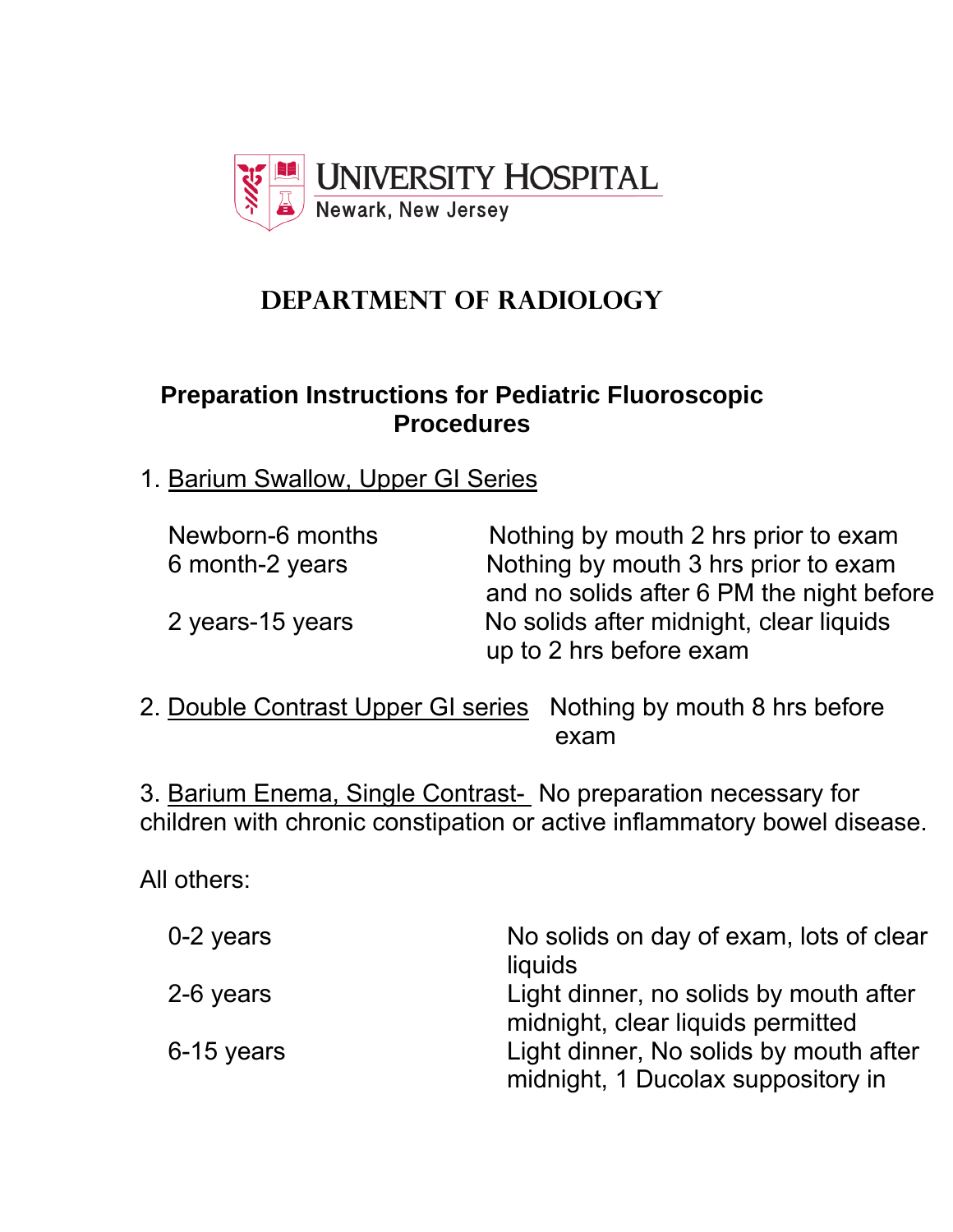evening, 1 in the morning. If poor results, pediatric fleets enema

## 4. Barium Enema, Air Contrast:

| 0-1 year                    | Liquid diet 24 hrs before exam. Clear<br>liquids last 12 hours before exam.                                                                                                                                   |
|-----------------------------|---------------------------------------------------------------------------------------------------------------------------------------------------------------------------------------------------------------|
| 1-3 years                   | Liquid diet 24 hrs before exam. Clear<br>liquids last 12 hours before exam.<br>Castor oil; 1-2 tsp (depending on age)<br>or MG Citrate 1.5 oz day before exam                                                 |
| 3-8 years                   | No solids after 4 PM day before<br>exam, clear liquids until 3 hrs before<br>exam. 6 oz Mg Citrate 4:00PM day<br>before exam. Saline/Ped Fleet enema 3<br>hrs before exam.                                    |
| 8-15 years                  | Light food 1-2 days prior to exam. Clear<br>liquids 24 hours before exam. 10 Oz<br>Mg Citrate at 4 PM day before exam<br>Saline/Pediatric Fleets Enema 3 hours<br>before exam. Ample clear fluids by<br>mouth |
| 5. Small Bowel Series:      |                                                                                                                                                                                                               |
| 0-6 month                   | Nothing by mouth 2 hours prior to exam                                                                                                                                                                        |
| 6 month -2 years            | Nothing by mouth 3 hours prior to exam<br>No solids after 6 PM day before<br>exam                                                                                                                             |
| 2-15 years                  | Nothing by mouth after midnight. No<br>solids after 6 PM night before exam.<br>Light dinner before 6 PM                                                                                                       |
| 6 Canito-Urinary Procedures |                                                                                                                                                                                                               |

6. Genito-Urinary Procedures: